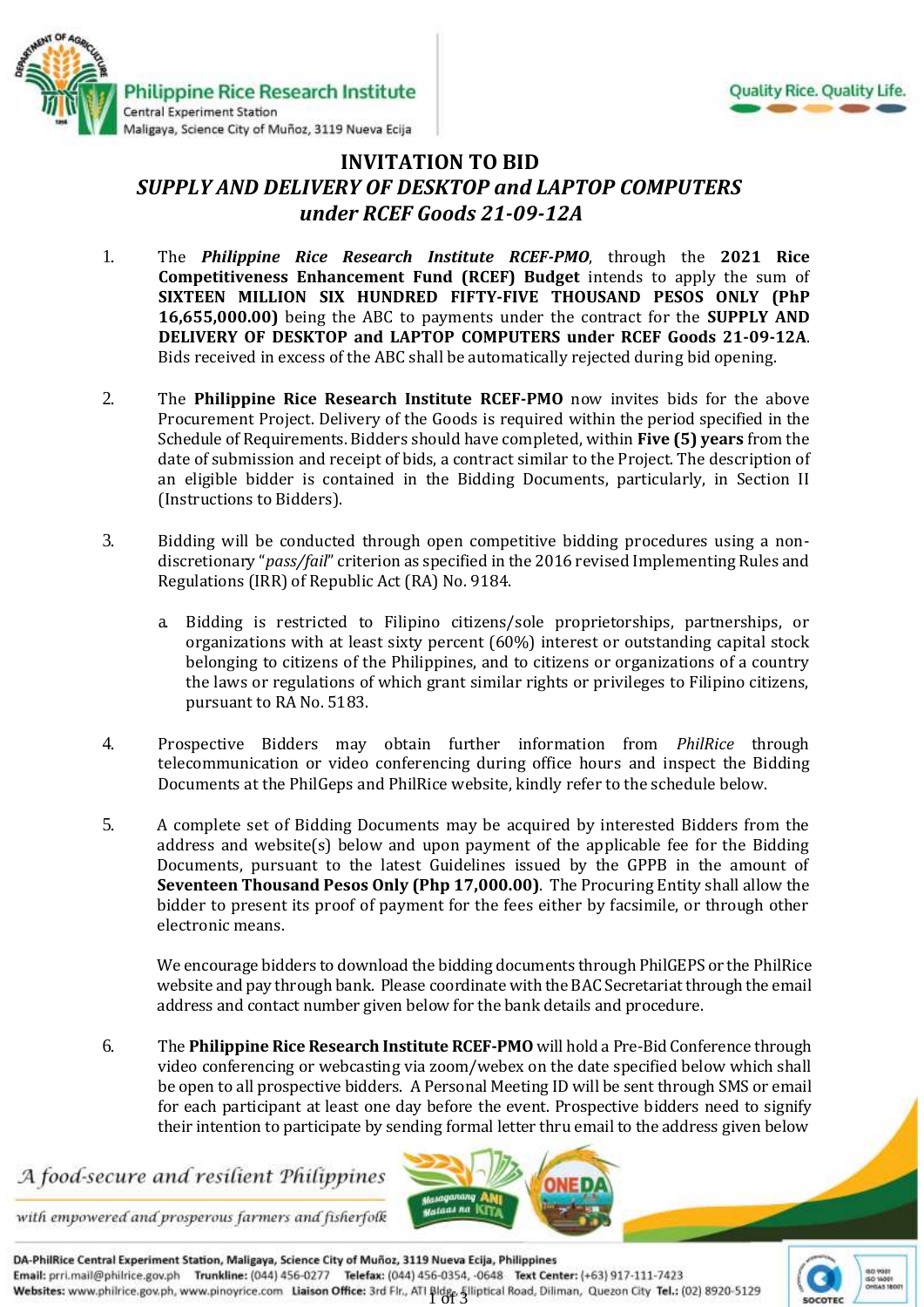

- 7. Bids must be duly received by the BAC Secretariat at the address below on or before the deadline. (i) manual submission or through courier at the office address indicated below*.*  Late bids shall not be accepted.
- 8. All Bids must be accompanied by a bid security in any of the acceptable forms and in the amount stated in **ITB** Clause 14.
- 9. Bid opening shall be on **October 28, 2021 09:30AM** at the address given below via Zoom/Webex. The **Philippine Rice Research Institute RCEF-PMO** reserves the right to reject any and all bids, declare a failure of bidding, or not award the contract at any time prior to contract award in accordance with Sections 35.6 and 41 of the 2016 revised IRR of RA No. 9184, without thereby incurring any liability to the affected bidder or bidders.
- **10. DA-PhilRice does not condone any form of solicitation on any prospective winning and losing bidders by any of our staff/employees or any other party. Any sort of this kind shall be reported immediately to the office of the secretary of the National Bureau of Investigation (NBI) for entrapment and proper investigation.**

| <b>Activity</b>                                                                        | Date/Time                                              | <b>Remarks</b>                                                                                                                                                        |
|----------------------------------------------------------------------------------------|--------------------------------------------------------|-----------------------------------------------------------------------------------------------------------------------------------------------------------------------|
| $\sigma$ f<br>Acceptance<br>queries through<br>telephone or video<br>call with the BAC | Oct 07 - 15, 2021<br>(Except Holidays and<br>Weekends) | Queries on the bidding documents only.                                                                                                                                |
| Secretariat                                                                            | 8:00AM<br>12:00<br>to<br>noon                          | Queries on the technical specifications should<br>be in formal writing sent through email or fax,<br>addressed to the BAC Chairperson through<br>the BAC Secretariat. |
| Availability<br>of<br>Bidding documents<br>and acceptance of<br>Payment                | Sept 07 - Oct 27, 2021                                 | Downloadable through PhilGEPS, PhilRice<br>Website and can be requested through email.<br>Please call the BAC Secretariat for the<br>procedures on online payment     |
| Pre-Bid Conference                                                                     | Oct 15, 2021<br>01:30PM                                | Interested bidders shall signify intention<br>to bid through email. A Personal Meeting<br>ID will be sent through email to<br>confirmed participants.                 |
| Deadline<br>for the<br>submission of bids                                              | On or before October<br>28, 2021<br>8:00AM             | Through personal delivery or through<br>courier at the BAC Secretariat Office.                                                                                        |
| <b>Bid Opening</b>                                                                     | October 28, 2021<br>Meeting<br>Proper:<br>09:30 AM     | A Personal Meeting ID will be sent to<br>participants<br>who<br>submitted<br><b>bid</b><br>proposals on time.                                                         |

11. Please refer to the following schedule of activities:

## A food-secure and resilient Philippines



with empowered and prosperous farmers and fisherfolk

DA-PhilRice Central Experiment Station, Maligaya, Science City of Muñoz, 3119 Nueva Ecija, Philippines Email: prri.mail@philrice.gov.ph Trunkline: (044) 456-0277 Telefax: (044) 456-0354, -0648 Text Center: (+63) 917-111-7423 Websites: www.philrice.gov.ph, www.pinoyrice.com Liaison Office: 3rd Flr., ATI Bldg. Elliptical Road, Diliman, Quezon City Tel.: (02) 8920-5129